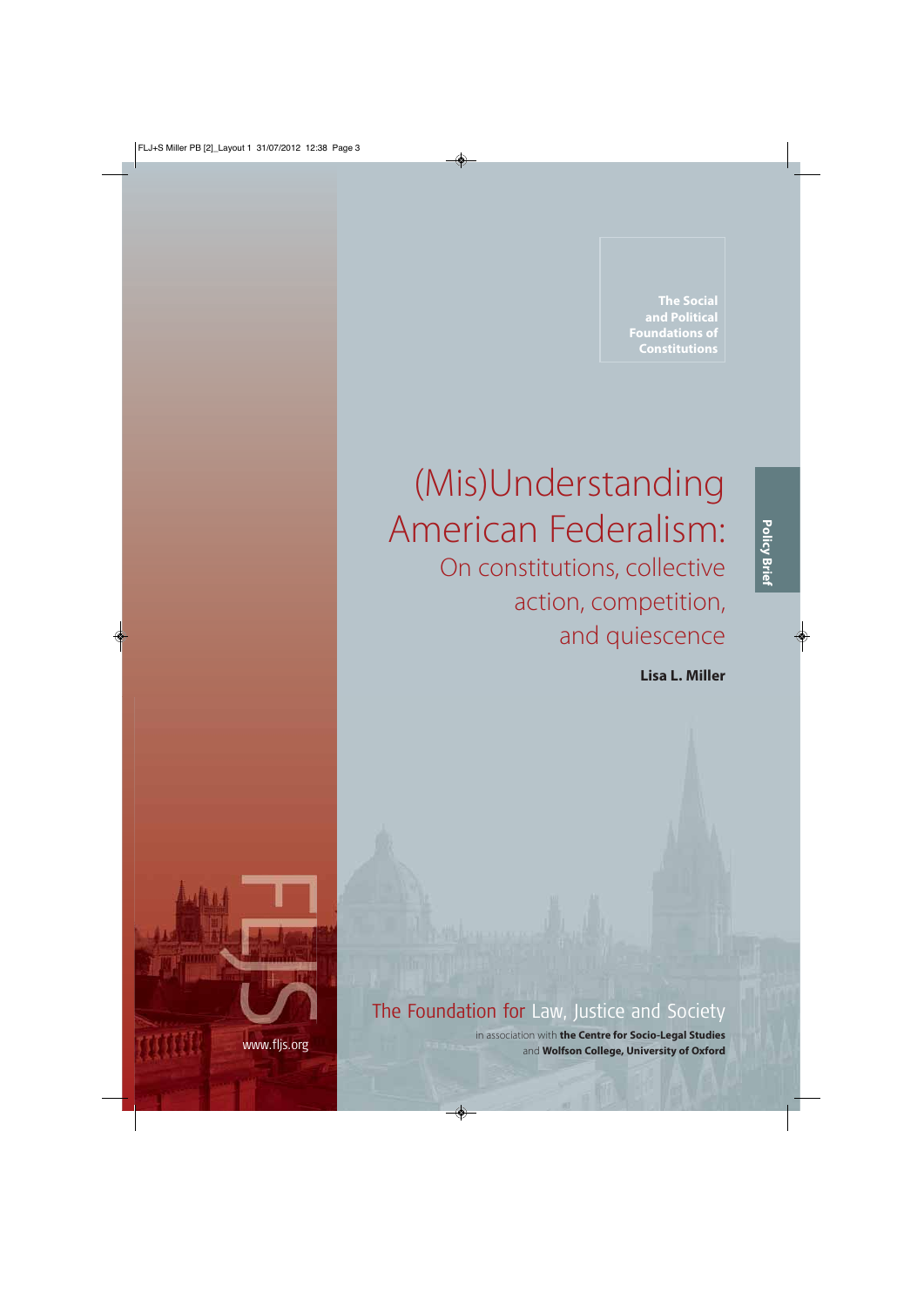### The Foundation for Law, Justice and Society

#### **The Social and Political Foundations of Constitutions**

Constitutions take various forms in different societies, but essentially determine how policy issues, often of fundamental social importance, are to be decided and implemented. Constitutions and constitutionalism are usually studied either doctrinally, as the source of fundamental legal doctrine, or conceptually, as the subject of philosophical methods of analysis. The approach of this programme offers a third way: the study of constitutions and constitutionalism in their social context, emphasizing their social character and role, their social goals, and their links to other parts of society, especially economic and political aspects.

Drawing on the research and literature of politics, economics, and sociology, the programme examines the concept and practice of representation, the legislative process and the character of modern administrative government, and the role of the judiciary in shaping constitutional instruments such as bills of rights.

This policy brief is based on a paper presented at the workshop, 'The Promise and Pitfalls of Federalism: Constitutional Development for the Twenty-First Century', organized by the Foundation for Law, Justice and Society, in association with the Centre for Socio-Legal Studies. The author thanks the Foundation and the Centre for support of the workshop, Desmond King for his insightful review, and all participants for their comments.

© The Foundation for Law, Justice and Society 2012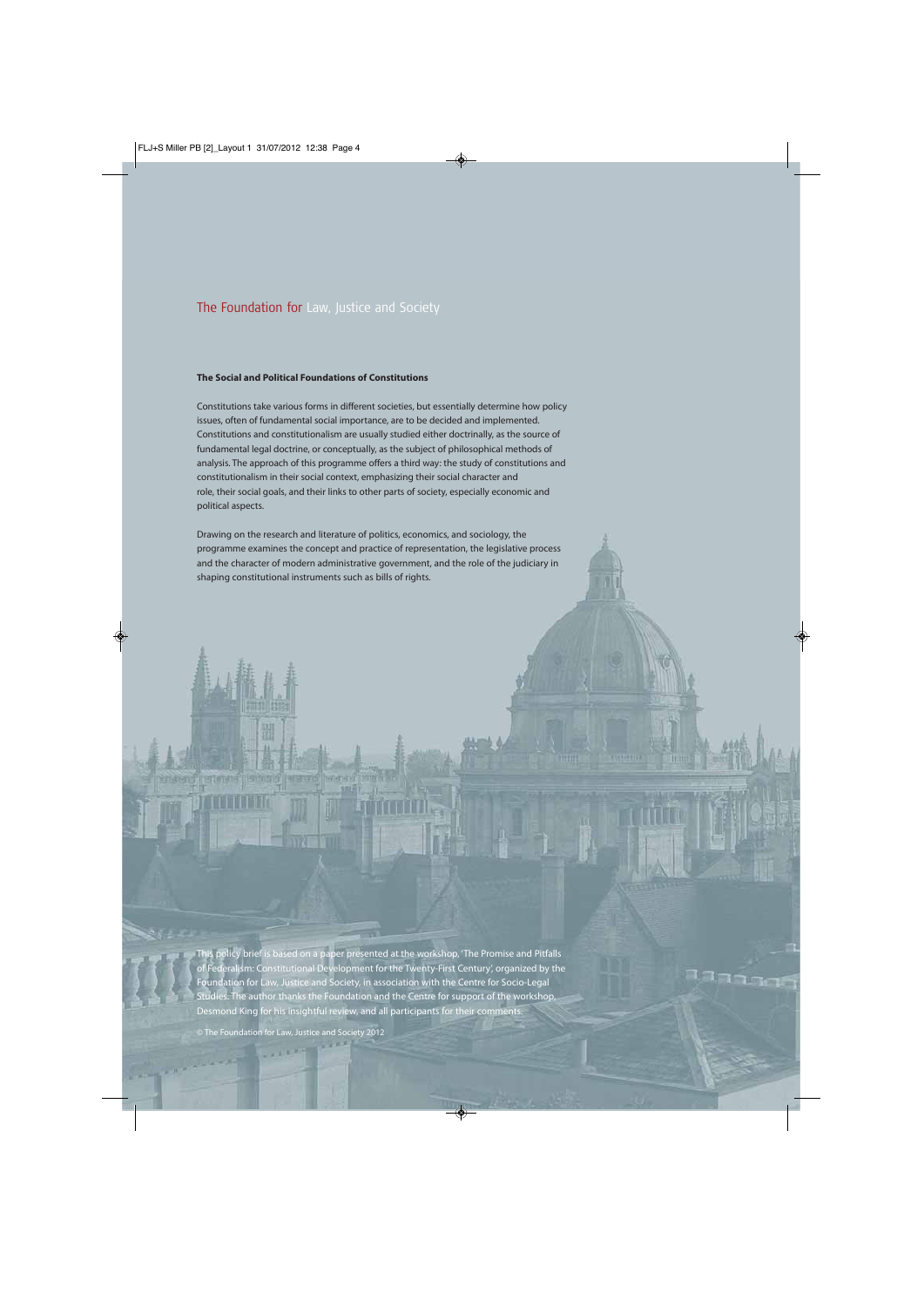## Executive Summary

- American federalism is often lauded for promoting democratic participation and accountability. In this view, US-style federalism is a democracy-enhancing political system because it increases the capacity for popular control over government while simultaneously limiting the ability of any one particular group to control outcomes.
- These claims pose two challenges to scholars interested in democracy and American politics, neither of which is much explored in the literature. First, how does American federalism work, in practice, to structure political activity? And second, what definitions of democracy and democratic participation are at work here?
- $\blacksquare$  Here, I embrace the roots of the democratic impulse that seeks to force the power and authority of the few to respond to the demands of the many. I propose a framework for evaluating the responsiveness of American federalism to the demands of the many through the exploration of three oft-overlooked core elements of democratic politics that can be directly shaped by constitutional design: the ability of mass publics to engage in *collective action*; the capacity of such publics to offer credible *competition* to elite power; and the ability to require governmental decision-makers to overcome *quiescence* and legislate on collective goods.
- n In our eagerness to laud American federalism, we have been insufficiently attentive to the ways in which it actually structures day-to-day political activity. Drawing on the concept of *federalization* of law and policy, an aspect of the American political system that is quite distinct from routine understandings of American federalism, I illustrate how lawmaking has proliferated across legal and legislative venues, particularly in the post-WWII period. This process has resulted in the *overlapping, uncoordinated, and simultaneous* crafting of independent rules and public policy across all of the many and varied local, state, and national legislative landscapes.
- $\blacksquare$  What are t e practical implications of federalization for the democratic elements described above? Contrary to conventional wisdom, I suggest that the federalization of law and policy undermines the capacity of the public to act collectively, limits the ability of large groups of ordinary people to mount credible challenges to the status quo, and, as a matter of routine policy, imposes obstacles to popular sovereignty over national lawmaking.

**Community**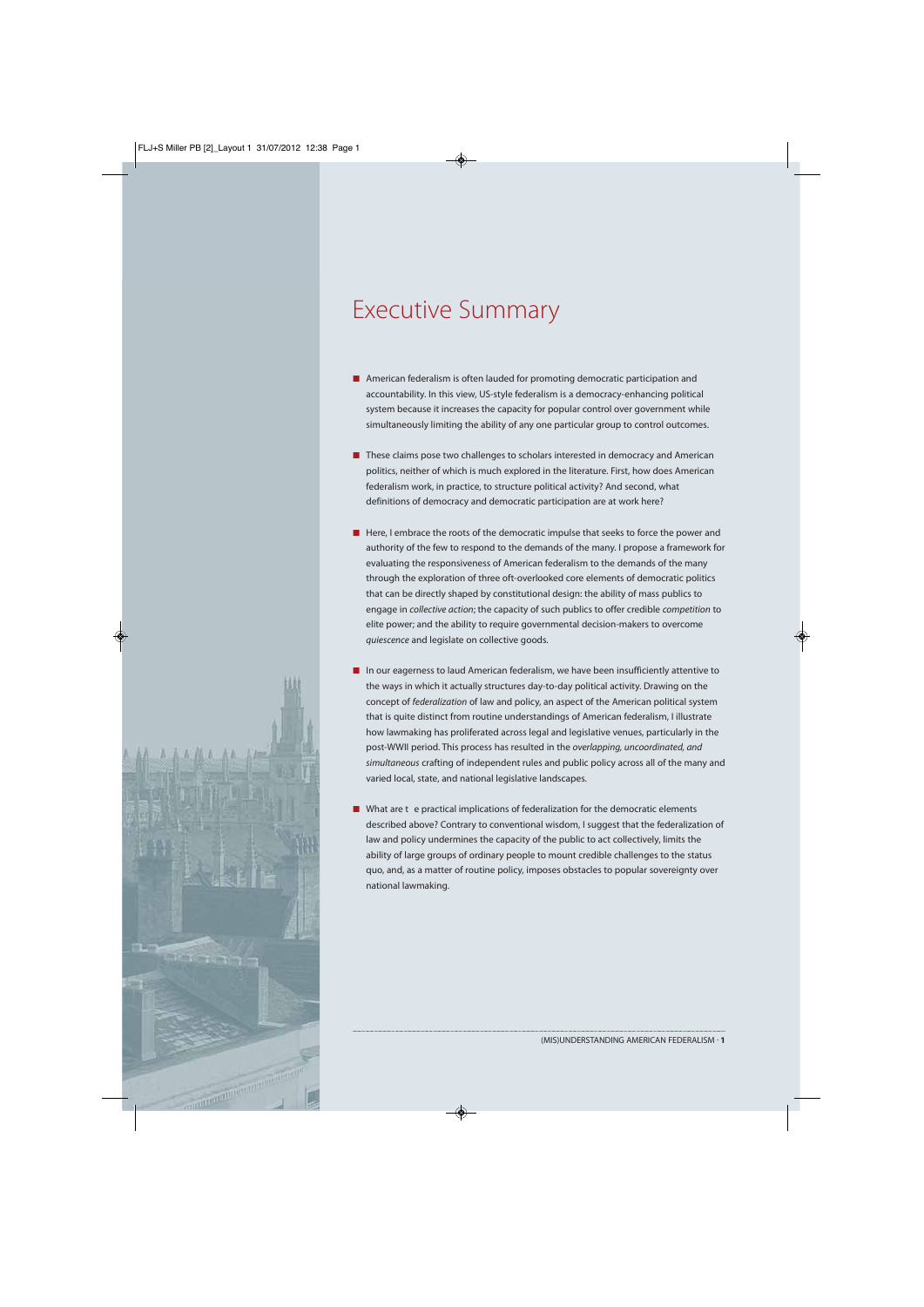### (Mis)Understanding American Federalism: On constitutions, collective action, competition, and quiescence

#### **Constitutions and democracy**

The capacity to organize is widely recognized as a central feature of democratic governance, particularly with respect to the masses of ordinary people whose economic and social location places them in a position of political disadvantage. Democracy provides a primary — if not the only — organizational framework for mass publics to engage in political combat on a more level playing field with powerful elites.

And yet, constitutional scholarship generally — and American federalism literature, specifically — has had little to say about how the structure of political institutions affects the ability of ordinary people to coalesce into groups and mount credible and sustained counter-pressures to dominant elites. In fact, contemporary constitutional scholarship has deep connections with philosophical notions of precommitment that express more concern for the capacity of constitutional forms to constrain mass publics, than to enable them. This is not a new development — the ancients were famously sceptical, even hostile, towards the passionate and emotive masses — and Enlightenment thinkers were hardly proponents of universal suffrage and mass political capacity. Nonetheless, the desire to see the power of the very few checked by the power of the more (if not, the many) — that is, to keep small groups from dominating the political process — is a theme that runs through constitutional writing even in its earlier forms.

But modern constitutional scholarship has become virtually synonymous with limiting or restraining the capacity of mass publics to force government to act in their interests, focusing instead on what constitutions should allow or prohibit. There has been little recent constitutional scholarship that seeks to expose how different constitutional structures might lead to more or less capacity for mass publics to govern — not just to win elections, though the capacity to do that is essential —that is, to organize around issues of collective interest, to know where the locus of responsibility for political outcomes lies, to mount credible opposition to prevailing power, and to hold governments accountable for acting in their interests.

This omission is particularly puzzling since modern democracies are widely regarded by scholars as plagued more by the dominance of wealthy and politically powerful elites than by masses of ordinary people. My claim here is simply that constitution scholars evaluate political systems as much in terms of *how they help a people, writ large, to flourish*, as in terms of how well they leave people alone.

I suggest three elements of constitutional design that seem necessary (though probably not sufficient) for a polity to exercise popular sovereignty:

- **1)** *Collective action:* The foundation of popular selfgovernance is the capacity of the many to act collectively in their interests. Which constitutional designs help mass publics overcome classic collective action problems?
- **2)** *Competition:* The needs of the many must be able to pose credible challenges to the tendency of the few to dominate the exercise of power. How well do constitutional designs facilitate competitive political processes that include the demands of the many and/or challenges to the status quo?
- **3)** *Quiescence:* One of the most effective forms of political power in service of the status quo is simply the power to do nothing. Democratic politics must enable governments to act. How do constitutional designs overcome the problem of legislative inaction on issues of broad collective goods?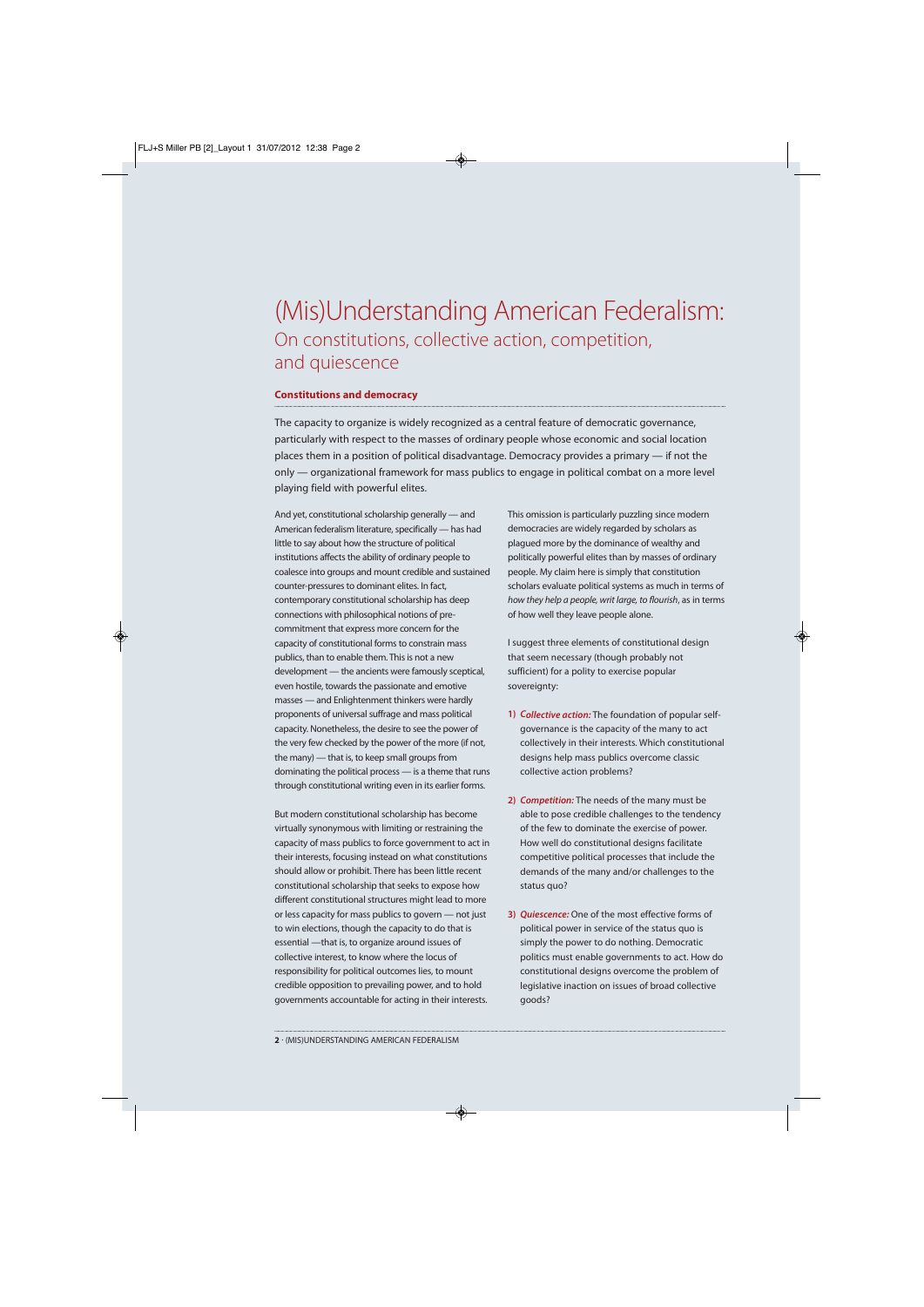#### **Federalism and federalization**

Legal scholars have developed a robust normative defence of the virtues of 'our federalism', which are laid out cogently by former Associate Justice of the Supreme Court, Sandra Day O'Connor in *Gregory v. Ashcroft* (1991):

[The] federal structure of joint sovereigns preserves to the people numerous advantages. It assures a decentralized government that will be more sensitive to the diverse needs of a heterogeneous society; it increases opportunity for citizen involvement in the democratic process; it allows for more innovation and experimentation in government; and it makes Government more responsive by putting the states in competition for a mobile citizenry. Perhaps the principle benefit of the federalist system is a check on abuses of government power. (501 U.S. 452)

In this view, by dividing power across national and state contexts, the benefits of American federalism are threefold: a limited central government with enumerated powers reduces the likelihood, as James Madison noted, of oppressive fractious majorities; the preservation of state police powers serves as a counterveiling loci of authority that can both challenge threats to liberty emanating from the centre as well as promote innovation and experimentation; and multiple political venues maximize the capacity for democratic participation and voice, providing further opportunities to challenge overbearing majorities.

It is worth reflecting for a moment on the origins of the constitutional design at work here because it has implications for how federalism functions today. While James Madison is often cited as a great promoter and defender of a delicate balance between power at the centre (Congress) and at the periphery (states), careful readings of the Constitutional Convention suggest that Madison came to Philadelphia to propose a much stronger national government than the one that emerged.<sup>1</sup> While the political wrangling over this issue and other aspects of congressional power are well beyond the scope of this brief, what is important is that the constitutional structure that emerged

willfully blurred the boundaries between national and state powers and ensured that the choice of jurisdictional authority would be a political struggle, which each side of the many and varied factions hoped (believed?) they could win.

What is often overlooked, however, is that the jurisdictional struggles have not been a zero-sum game but, rather, have been additive. The result is the federalization of law and policy, in which policymaking has not simply shifted from one level to another; rather, remnants of activity remain on the levels at which they originated even as issues have migrated across levels. Crime, education, the environment, health care, and even immigration and national security, are all issues that have proliferated across all three legislative agendas.<sup>2</sup>

Federalization, in contrast to federalism, implies the *overlapping, uncoordinated, and simultaneous* crafting of (usually) legally independent rules and public policy across the many and varied local, state, and national legislative landscapes.

Federalization is both an old and new phenomenon in American politics. Though early Supreme Court cases, such as *Marbury v. Madison* (1803), *McCullouch v. Maryland* (1819), and *Gibbons v. Ogden* (1824), are frequently cited as reflecting the consolidation of national authority, none of these cases settled these jurisdictional questions, nor were they zero-sum games, either by *de jure* or *de facto* assessments.3 That is, clarifying or affirming the scope of national powers in a particular domain rarely removed that domain from state, or sometimes local, political authority.

Federalization grows over time in both gradual and sudden ways. Major ruptures to the constitutional system, such as the Civil War, the Great Depression, and the two World Wars serve to concentrate some power at the centre, but virtually none of the parallel powers at the state are removed entirely. While a series of twentieth-century conflicts and confrontations result in the federal courts validating previously unrecognized congressional power to regulate a wide range of social and economic policies, including minimum wage, pensions and old age insurance, working conditions, the environment, civil rights, and so on, the states retain the power to make policy in all of these arenas as well, so long as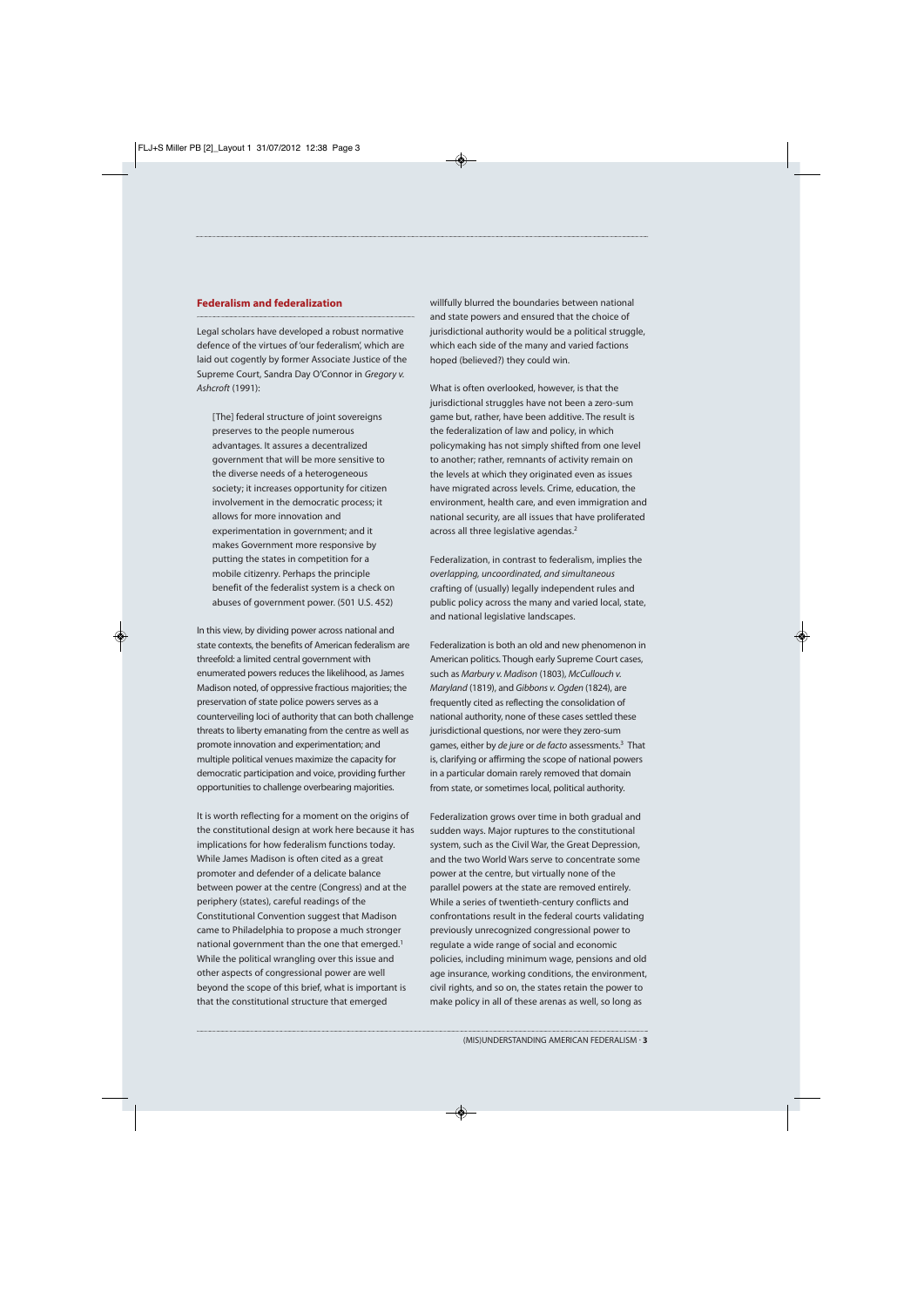state laws do not run afoul of specific congressional rules. None of this even begins to touch the role of local governments, which are empowered largely by state constitutions but which, in practice, pre-date those constitutional legitimating statutes and have lively and varied legislative agendas.

My point here is not to declare which level of government might better promote the collective action of mass publics in a democracy or supply particular collective goods. Rather, it is to simply take note of how American federalism functions as a constitutional practice. At the level of cities, states, and Congress, issues of central importance to mass publics — from education and crime to the environment and community development, from immigration and national security to energy and transportation — are not simply being discussed but are addressed and acted upon in a simultaneous, overlapping but uncoordinated way. *Legislative agendas, under the federalized US system, know no boundaries.* 

'So much the better', defenders of 'our federalism' might respond. Such is the uniquely positive contribution of American federalism to global constitutionalism. The proliferation of law and policy in this fashion simply means more of the goodies that federalism promises in the first place: more checks on centralized power, more venues for participation, more opportunities for innovation, and more protection for minorities against majority tyranny.

How do such claims fare when processed through the core elements of democratic politics described above? What is the relationship between federalization and the capacity to facilitate mass collective action, to compete for public goods and resources, and the ability of mass publics to overcome the quiescence of elites in addressing broad social needs?

#### **Federalization and democratic politics**

#### *Collective action: flank attacks and rearguard actions*

While there is widespread understanding amongst politics scholars that American federalism's fragmented system can stymie efforts to address major social policy problems, there is a general tendency to accept, nonetheless, that one of federalism's virtues is that it can enhance democracy by providing many points of access to politics for ordinary people. A closer inspection of how federalization actually functions under normal conditions, however, undermines this claim.

Federalization expands the number of venues where large numbers of people must engage in sustained collective action efforts because real law and policy is considered and enacted at those levels on a regular basis. Given the challenges to collective action for large groups that economists have so cogently noted, we might wonder how, as simply a *prima facie* matter, multiple legislative venues engaged in overlapping but uncoordinated policymaking could *enhance* the capacity of the mass publics to gain control of government decision-making.4 Federalization seems more likely to stymie the ability of mass publics to act in their collective interest when they must sustain the collective activity of ordinary people with few resources, gain and maintain the attention of lawmakers across many venues, and distribute scarce resources in different jurisdictions where victory in one is likely to have no bearing on the battle elsewhere. Drawing together and sustaining these efforts where benefits are diffuse and abstract (e.g., higher minimum wage, better schools, more effective policing, energy efficiency), as opposed to concentrated and material (e.g., lower taxes) is likely to be difficult. By contrast, powerful elites with wealth and extant political power can more readily sustain such activities.

Some would argue that such stymying of collective action on the part of mass publics is precisely the purpose of American federalism, in order to keep majorities from 'tyrannizing' minorities. This may be so, but such a position requires a defence of why, in a democratic system, majorities should be thwarted in such a way as a *matter of routine policymaking*, rather than under specific and limited conditions. Federalization creates a political context in which people have to sustain political attention and action in many places at once. Such activity is far easier for powerful elites than ordinary people with ordinary resources.

#### *Competition: a war of attrition on collective goods*

If federalization stymies collective action of mass publics, perhaps it at least provides greater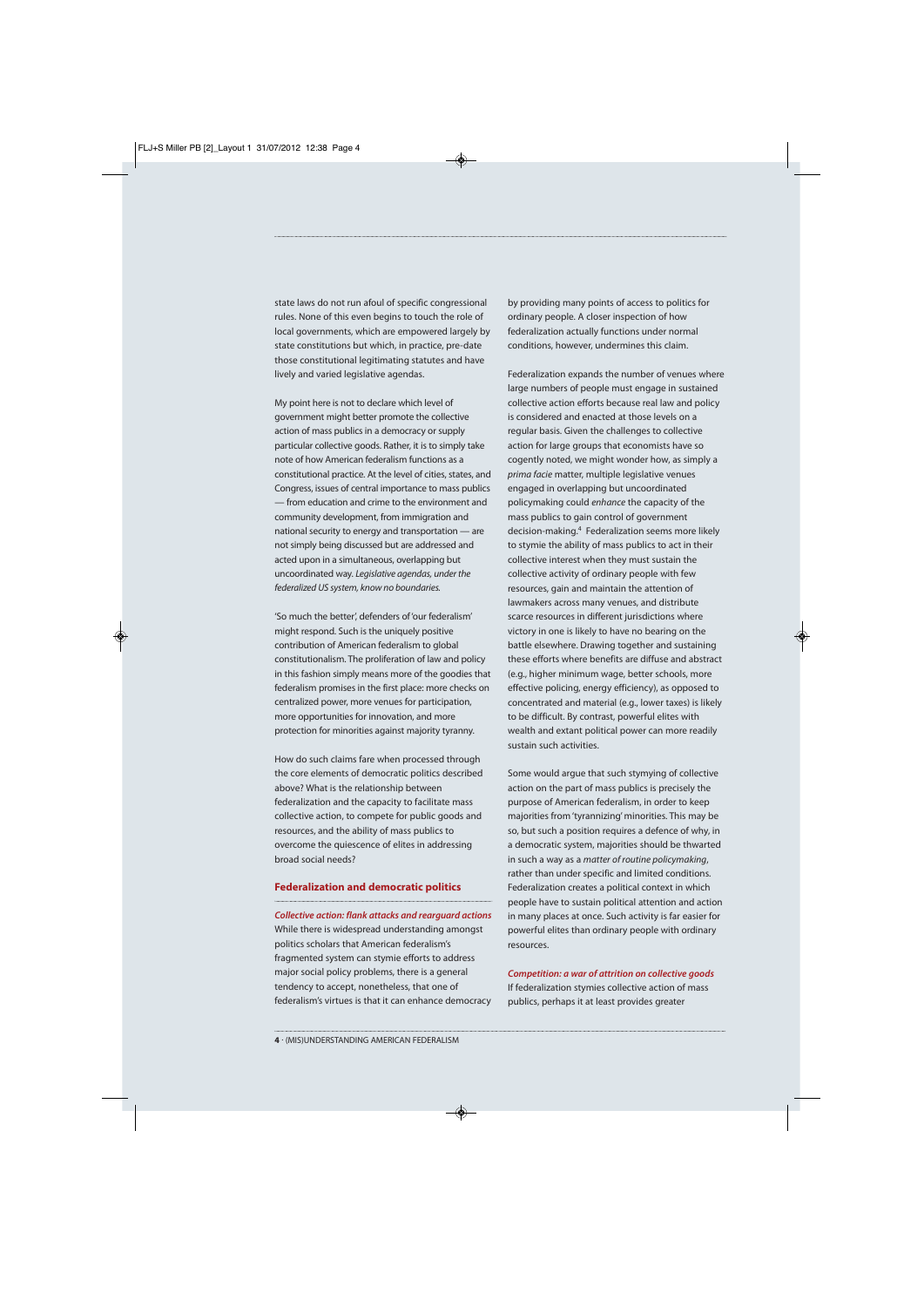opportunity for competition over law and policy. In this view, the fractured and decentralized nature of American federalism, and the overlapping nature of federalization, increase competition for policy ideas because different states and localities can experiment and innovate on a manageable scale.

Considered in the context of mass publics seeking to influence government policy, however, the realities of federalization belie these assumptions. If federalization exacerbates the problems of ordinary people to act together, it further disadvantages majorities seeking to act collectively because the proliferation of legislative venues provides opportunities for the few to shield their policy preferences from alternative, credible, and competing policy narratives that might benefit the many. This occurs in part, per the previous section, because of the dilution of the preferences of large groups that happens when policy issues are debated and enacted across so many forums, thus rendering it difficult to sustain consistent and credible counter-narratives.

But it also occurs because active and highly resourced groups representing narrow interests can migrate around and hide within the many pockets and layers of the federalized landscape in ways that shield their preferences from a frontal assault. This kind of migratory behaviour is much harder for large groups of ordinary people but is more readily available to those with the resources of capital or political power, who seek exclusive collective goods, or worse, mere private ones. In the war of attrition for government attention and authority, elite interests are advantaged over those of ordinary people under a system that makes it difficult for the interests of the many to come into direct competition with those of the few.

#### *Quiescence: holding lawmakers accountable*

A final and crucial consequence of federalization is that it permits the national government to ignore, through passive neglect, a great many issues of public concern and to cherry-pick the policy issues they pursue. As we saw earlier, the growth of congressional policymaking has been additive, alongside the persistence of state and local political capacity, on issues of day-to-day importance to most Americans. As a result, if Congress does not pass immigration legislation, change the minimum

wage, create a comprehensive health care programme, address concentrated poverty and income inequality, generate functional policies to address high rates of violence, and so forth, the burden will fall on state and local governments to address the inevitable demands of citizens for redress of these problems. If state and local venues were unable to legislate in these areas of crucial public concern, it is difficult to imagine a passive American public cheerfully chanting incantations about the virtues of a limited central government.

Of course, once again, defenders of 'our federalism' might chime in to say, 'precisely'! Those are the issues that belong with state and local governments and Americans are, at best, ambivalent about the national government addressing them. But the jurisdictional fluidity of American federalism is not only deeply contested (and always has been), Americans appear to have few fixed preferences about jurisdictional boundaries. Survey questions asked by the national survey of voters in the US (American National Election Studies [ANES]) about whether the national government is too powerful, show a striking percentage of respondents who say they don't know or aren't interested (from a low of 29% in 1964 to a high of 47% in 1988). Other indicators also support the view that Americans support national policymaking on a wide range of policy issues. The American Enterprise Institute, for example, conducted surveys in the 1990s asking whether particular policy domains are 'definitely' the responsibility of the federal government, 'desirable but not expected,' or 'beyond what the federal government should do'. Over ninety per cent of respondents chose 'definitely' or 'desirable' for a wide range of social policy areas, including educating young people, protecting the environment, providing health care for all citizens, housing for the homeless, among others (AEI Public Opinion Study, 'Attitudes Towards the Federal Government', June 2008).

But perhaps the best way of assessing whether Americans are satisfied with the quiescence of their governments on major social policy issues is to look less at what they say and more at what they do. It seems that Americans advocate for policy change across jurisdictional boundaries with, what might fairly be called, reckless abandon, in order to press lawmakers to address a wide range of issues at every level of government. It is difficult to square the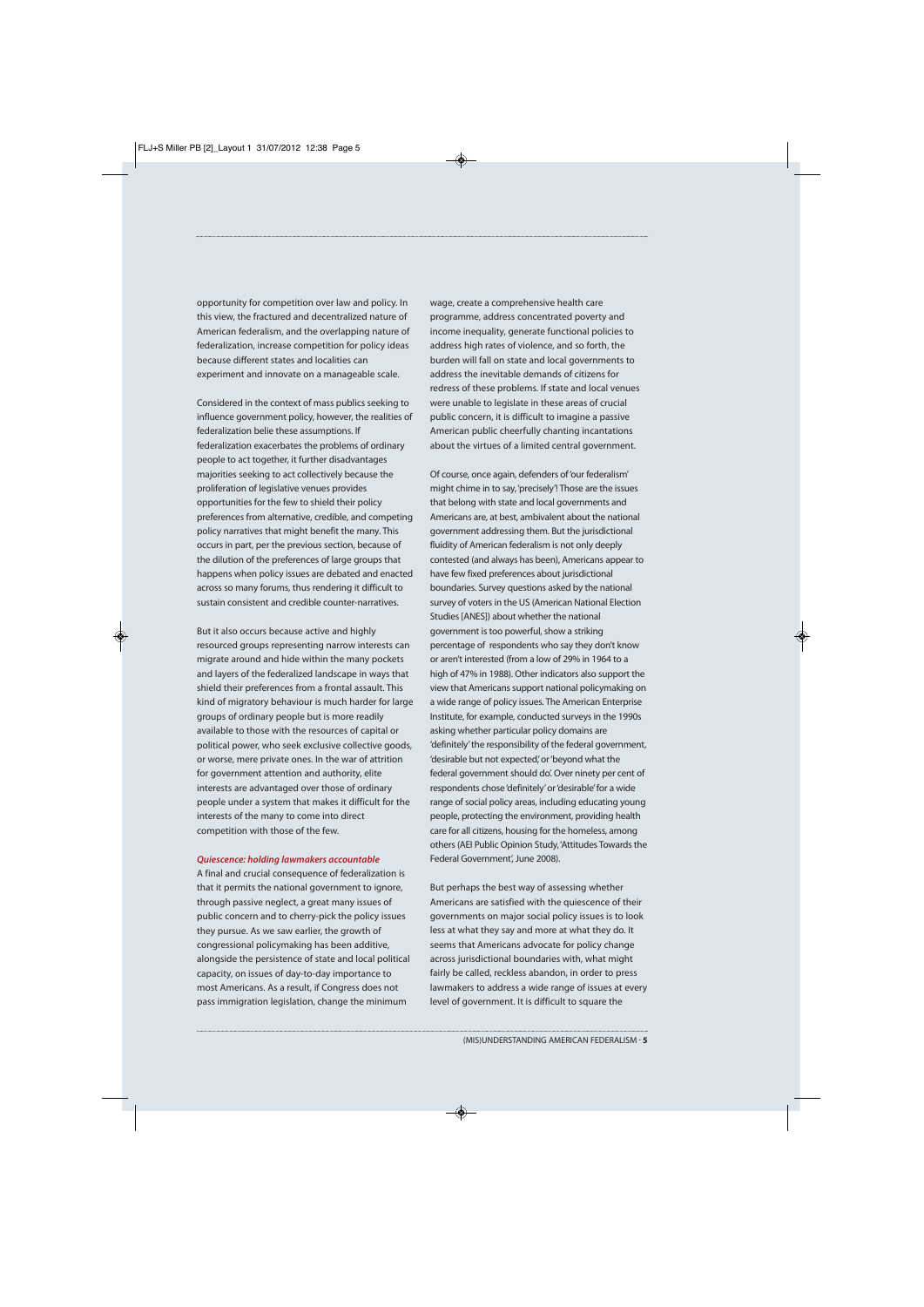active legislative work being done across venues with the notion that mass publics have strong views that the national government should not try to solve certain social problems.

The fact that state governments can and do enjoy sufficient sovereignty to enact legislation on health care, education, energy, transportation, employment, and even immigration creates opportunities for Congress to simply avoid the electoral minefields of doing so. After all, their quiescence does not mean that any of these arenas are likely to collapse entirely because state (and sometimes local) political actors have to confront whatever set of needs and priorities knocks at the legislative door. Rather, it seems that mass public concern and political action about a wide range of social problems bubble up all over the multiple venues of American federalism. It is the very nature of federalization, however, that diffuses and Balkanizes those concerns, rendering them well-nigh invisible and making it difficult for them to coalesce into the type of organization-like structure that can effectively challenge elite power and the concentration of wealth and privilege of the few. Quiescence at the centre (Congress) generates less public protest than we might expect, in part, because of the issues of collective action and competition described above but also because federalization obscures political authority, rendering accountability far more difficult.

#### **Conclusion**

American federalism is regarded, largely by Americans, as playing an important role in promoting democratic politics in the US. This poses two challenges for researchers studying democracy and American politics. First, how does American federalism structure day-to-day politics in the US and second, what measure of democratic politics is deployed in such

claims? I have suggested here that the capacity of mass publics to check the power of elites is a necessary element of modern democracies and sought to assess claims about 'our federalism' in this context. The federalization of law and policy exacerbates already formidable collective action problems, limits the competition for political responsiveness to public needs, and facilitates a quiescent Congress, despite major social problems in need of redress on the national level.

It is worth noting a contemporary example. Despite large national majorities favouring national health care legislation and multiple efforts to enact such legislation by both parties over five decades, such legislation has been repeatedly thwarted. When it finally arrived, in the form of the Patient Protection and Affordable Care Act in 2010 (Public Law 111-148), the legislation perpetuated federalization by providing mechanisms through which states can opt out of various provisions and enact alternatives (or not) through state legislatures. On its face, such arrangements appear to fulfill the promise of 'our federalism' to provide highly responsive, localized democratic participation and possibility. In reality, however, for the reasons discussed above, they more often provide veto points for highly organized, opportunistic interests reflecting small groups, than empowerment points for mass publics. Federalization of this sort also continues to make it difficult for ordinary citizens to know whom to hold accountable for what. If a state opts out of various provisions of the health care bill and provides something less than full coverage to its citizens, will angry voters reject state incumbents or national ones? Who's to blame?

American federalism may have many virtues, but it is not clear that providing a framework through which large majorities of citizens can force elite lawmakers to enact policy in their interests is one of them.

#### **Notes**

- 3 Case citations: 1 Cranch 137; 17 U.S. 316; 22 U.S. 1, respectively.
- 4 Olson, Mancur (1965) *The Logic of Collective Action: Public Goods and the Theory of Groups.* Cambridge, MA: Harvard University Press.

<sup>1</sup> See Robertson, David Brian (2005) 'Madison's Opponents and Constitutional Design', *American Political Science Review* 99(2): 225-43.

<sup>2</sup> In the legal academy, the term federalization is used to refer to the growing capacity of national lawmaking, particularly at it pertains to a variety of traditionally state and local policy issues, such as crime and education. For students of politics, this is more accurately referred to as nationalization, while the term federalization is more meaningful as defined above. See Miller, L.L. (2008) *The Perils of Federalism: Race, Poverty and the Politics of Crime Control.* New York: Oxford University Press.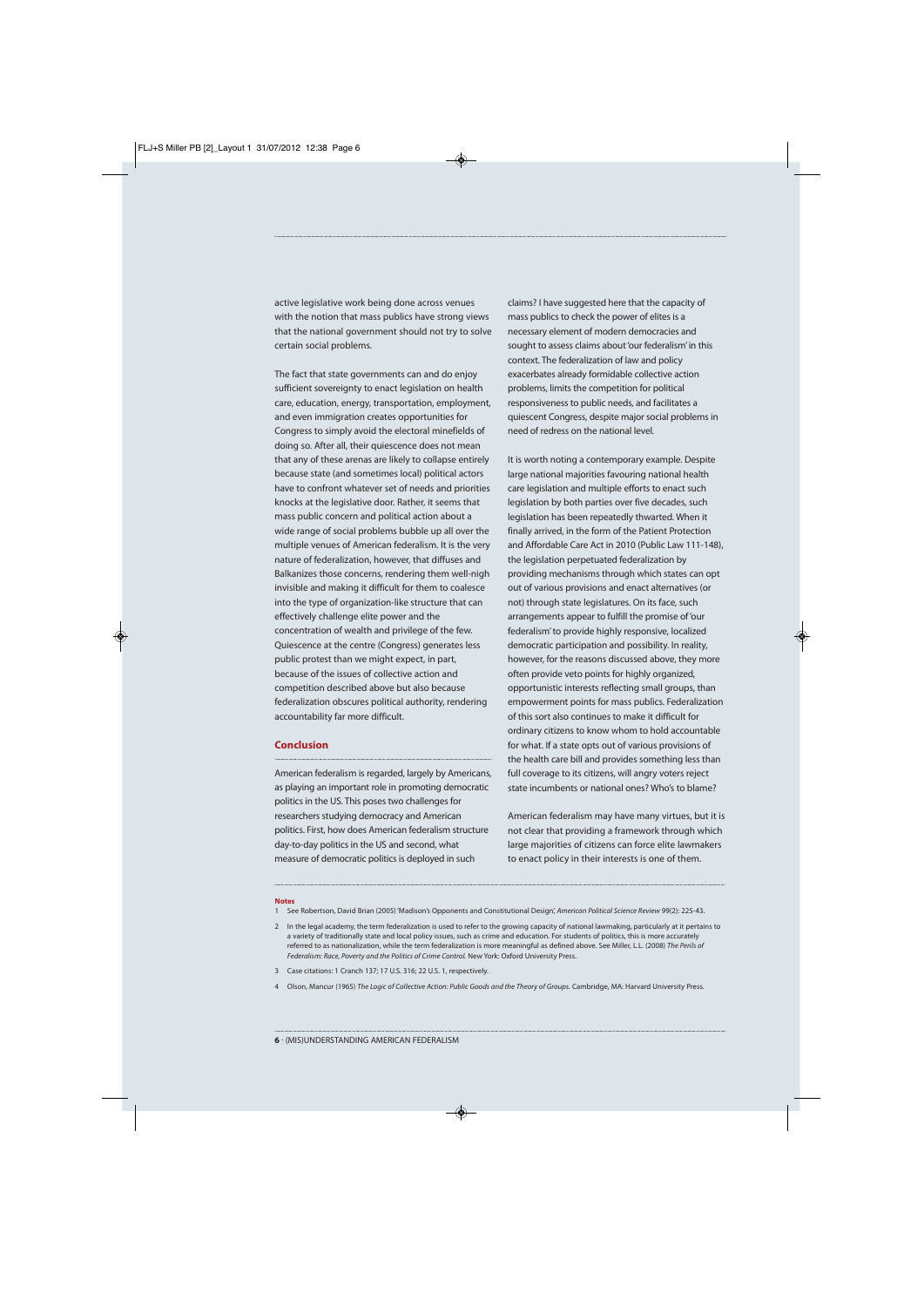